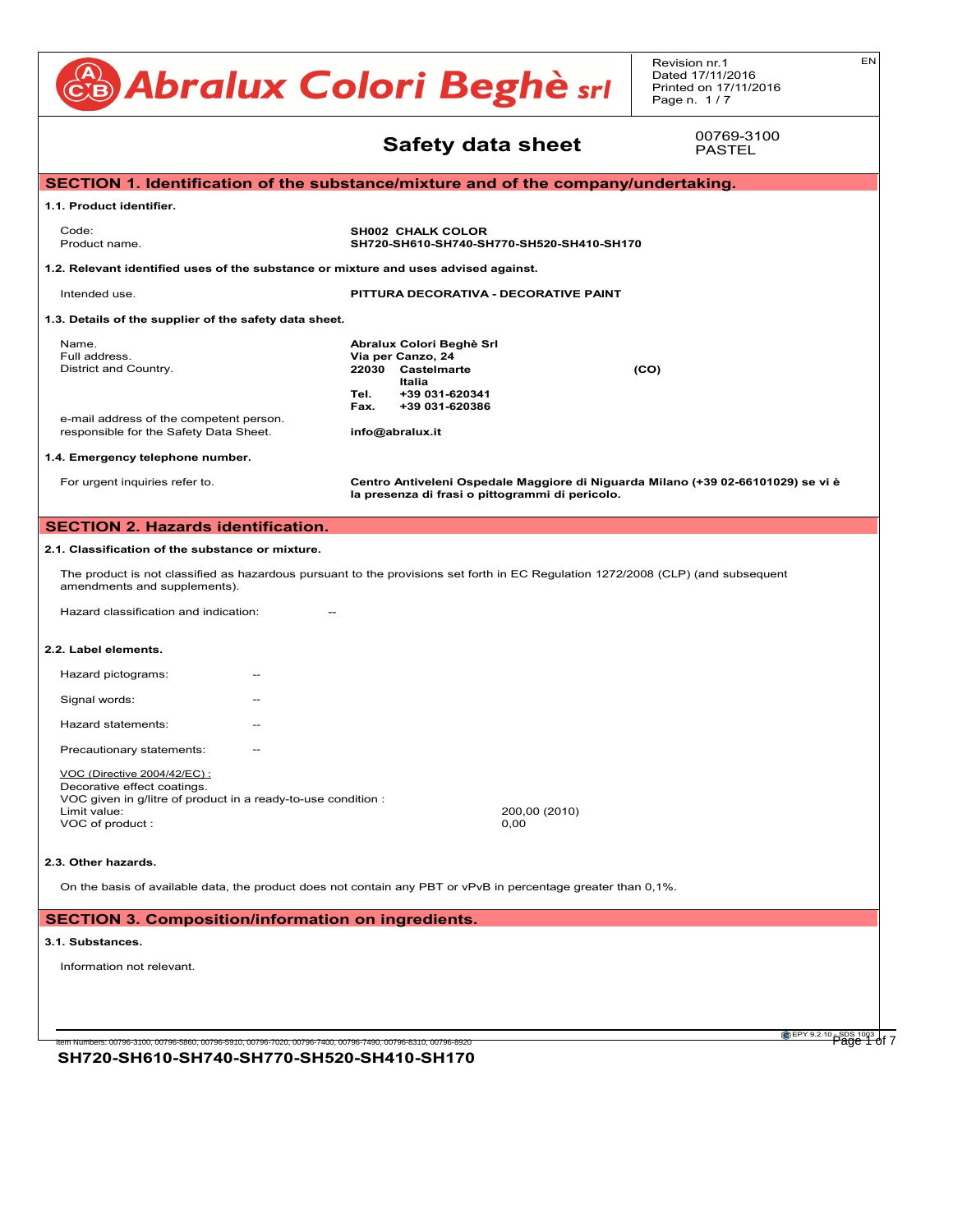CB Abralux Colori Beghè sri

#### **SECTION 3. Composition/information on ingredients.** ... / >>

#### **3.2. Mixtures.**

The product does not contain substances classified as being hazardous to human health or the environment pursuant to the provisions Regulation (EU) 1272/2008 (CLP) (and subsequent amendments and supplements) in such quantities as to require the statement.

### **SECTION 4. First aid measures.**

#### **4.1. Description of first aid measures.**

EYES: Remove contact lenses, if present. Wash immediately with plenty of water for at least 30-60 minutes, opening the eyelids fully. Get medical advice/attention.

SKIN: Remove contaminated clothing. Rinse skin with a shower immediately. Get medical advice/attention.

INGESTION: Have the subject drink as much water as possible. Get medical advice/attention. Do not induce vomiting unless explicitly authorised by a doctor.

INHALATION: Get medical advice/attention immediately. Remove victim to fresh air, away from the accident scene. If the subject stops breathing, administer artificial respiration. Take suitable precautions for rescue workers.

#### **4.2. Most important symptoms and effects, both acute and delayed.**

Specific information on symptoms and effects caused by the product are unknown. For symptoms and effects caused by the contained substances, see chap. 11.

#### **4.3. Indication of any immediate medical attention and special treatment needed.**

Information not available.

#### **SECTION 5. Firefighting measures.**

#### **5.1. Extinguishing media.**

SUITABLE EXTINGUISHING EQUIPMENT

Extinguishing substances are: carbon dioxide and chemical powder. For product loss or leakage that has not caught fire, water spray can be used to disperse flammable vapours and protect those trying to stem the leak.

UNSUITABLE EXTINGUISHING EQUIPMENT

Do not use jets of water.

Water is not effective for putting out fires but can be used to cool containers exposed to flames to prevent explosions.

#### **5.2. Special hazards arising from the substance or mixture.** HAZARDS CAUSED BY EXPOSURE IN THE EVENT OF FIRE

If large quantities of the product are involved in a fire, they can make it considerably worse. Do not breathe combustion products.

#### **5.3. Advice for firefighters.** GENERAL INFORMATION

In the case of fire, use jets of water to cool the containers to prevent the risk of explosions (product decomposition and excess pressure) and the development of substances potentially hazardous for health. Always wear full fire prevention gear. Remove all containers containing the product from the fire, if it is safe to do so.

SPECIAL PROTECTIVE EQUIPMENT FOR FIRE-FIGHTERS

Normal fire fighting clothing i.e. fire kit (BS EN 469), gloves (BS EN 659) and boots (HO specification A29 and A30) in combination with self-contained open circuit positive pressure compressed air breathing apparatus (BS EN 137).

#### **SECTION 6. Accidental release measures.**

#### **6.1. Personal precautions, protective equipment and emergency procedures.**

Block the leakage if there is no hazard.

Wear suitable protective equipment (including personal protective equipment referred to under Section 8 of the safety data sheet) to prevent any contamination of skin, eyes and personal clothing. These indications apply for both processing staff and those involved in emergency procedures.

#### **6.2. Environmental precautions.**

The product must not penetrate into the sewer system or come into contact with surface water or ground water.

#### **6.3. Methods and material for containment and cleaning up.**

Collect the leaked product into a suitable container. If the product is flammable, use explosion-proof equipment. Evaluate the compatibility of the container to be used, by checking section 10. Absorb the remainder with inert absorbent material. Make sure the leakage site is well aired. Contaminated material should be disposed of in compliance with the provisions set forth in point 13.

#### **6.4. Reference to other sections.**

Any information on personal protection and disposal is given in sections 8 and 13.

**SH720-SH610-SH740-SH770-SH520-SH410-SH170** Item Numbers: 00796-3100, 00796-5860, 00796-5910, 00796-7020, 00796-7400, 00796-7490, 00796-8310, 00796-8920 Page 2 of 7

**EPY 9.2.10** SDS 1003 of 7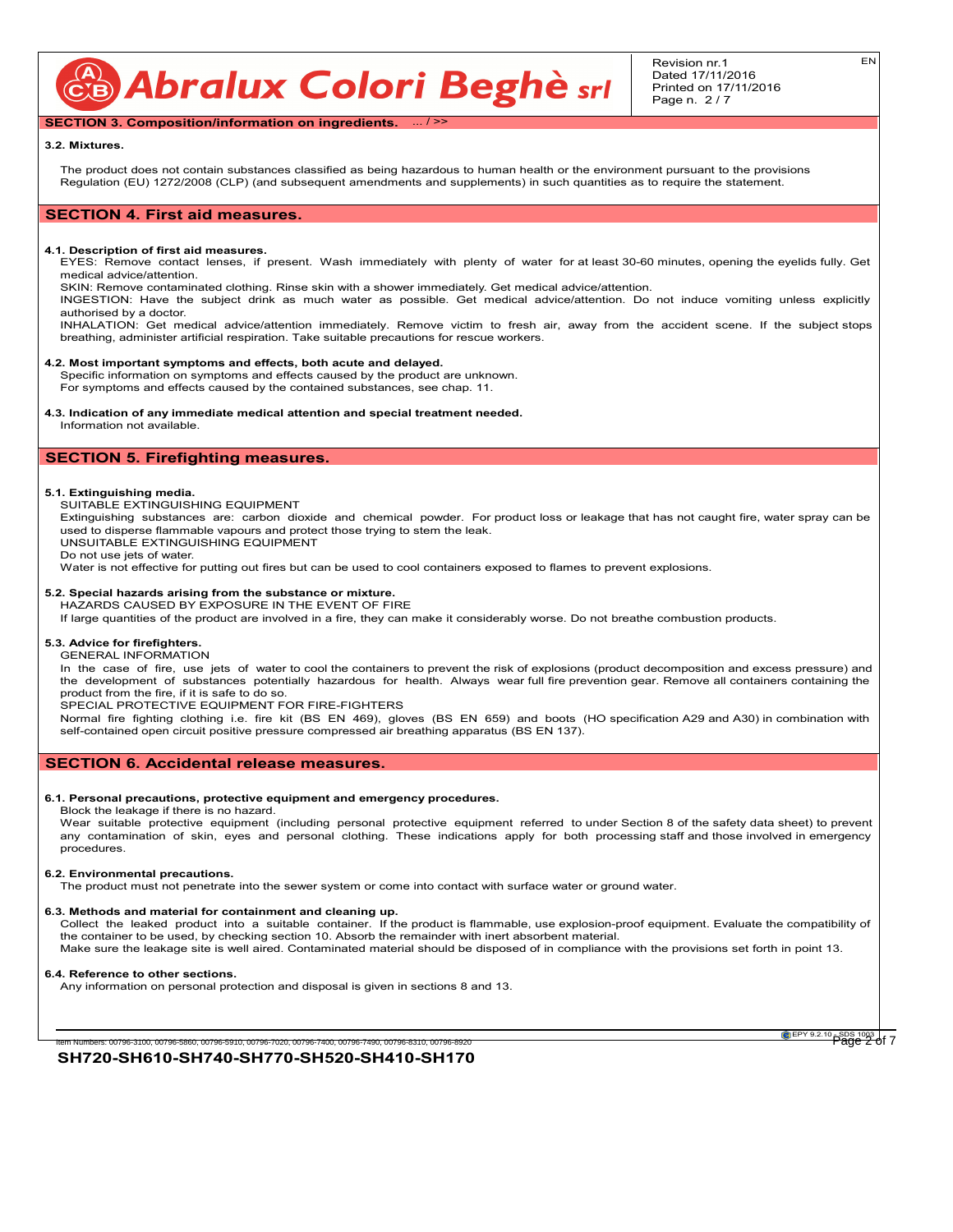

EN

#### **SECTION 7. Handling and storage.**

#### **7.1. Precautions for safe handling.**

Ensure that there is an adequate earthing system for the equipment and personnel. Avoid contact with eyes and skin. Do not breathe powders, vapours or mists. Do not eat, drink or smoke during use. Wash hands after use. Avoid leakage of the product into the environment.

#### **7.2. Conditions for safe storage, including any incompatibilities.**

Store only in the original container. Store in a ventilated and dry place, far away from sources of ignition. Keep containers well sealed. Keep the product in clearly labelled containers. Avoid overheating. Avoid violent blows. Keep containers away from any incompatible materials, see section 10 for details.

## **7.3. Specific end use(s).**

Information not available.

#### **SECTION 8. Exposure controls/personal protection.**

#### **8.1. Control parameters.**

Information not available.

#### **8.2. Exposure controls.**

Comply with the safety measures usually applied when handling chemical substances. HAND PROTECTION None required. SKIN PROTECTION None required. EYE PROTECTION None required. RESPIRATORY PROTECTION If the threshold value (e.g. TLV-TWA) is exceeded for the substance or one of the substances present in the product, use a mask with a type

B filter whose class (1, 2 or 3) must be chosen according to the limit of use concentration. (see standard EN 14387). In the presence of gases or vapours of various kinds and/or gases or vapours containing particulate (aerosol sprays, fumes, mists, etc.) combined filters are required. Respiratory protection devices must be used if the technical measures adopted are not suitable for restricting the worker's exposure to the

threshold values considered. The protection provided by masks is in any case limited. If the substance considered is odourless or its olfactory threshold is higher than the corresponding TLV-TWA and in the case of an emergency, wear open-circuit compressed air breathing apparatus (in compliance with standard EN 137) or external air-intake breathing apparatus (in compliance with standard EN 138). For a correct choice of respiratory protection device, see standard EN 529. ENVIRONMENTAL EXPOSURE CONTROLS.

The emissions generated by manufacturing processes, including those generated by ventilation equipment, should be checked to ensure compliance with environmental standards.

#### **SECTION 9. Physical and chemical properties.**

**9.1. Information on basic physical and chemical properties.**

| Appearance              |                                        | pasty liquid                     |
|-------------------------|----------------------------------------|----------------------------------|
| Colour                  |                                        | <b>BIANCO + TINTE A CARTELLA</b> |
| Odour                   |                                        | mild                             |
| Odour threshold.        |                                        | Not available.                   |
| pH.                     |                                        | $7.5 - 8$                        |
|                         | Melting point / freezing point.        | Not available.                   |
| Initial boiling point.  |                                        | Not available.                   |
| Boiling range.          |                                        | Not available.                   |
| Flash point.            |                                        | Combustion not sustained.        |
| <b>Evaporation Rate</b> |                                        | Not available.                   |
|                         | Flammability of solids and gases       | Not available.                   |
|                         | Lower inflammability limit.            | Not available.                   |
|                         | Upper inflammability limit.            | Not available.                   |
| Lower explosive limit.  |                                        | Not available.                   |
| Upper explosive limit.  |                                        | Not available.                   |
| Vapour pressure.        |                                        | Not available.                   |
| Vapour density          |                                        | Not available.                   |
| Relative density.       |                                        | 1.40                             |
| Solubility              |                                        | partially miscible               |
|                         | Partition coefficient: n-octanol/water | Not available.                   |
|                         | Auto-ignition temperature.             | Not applicable.                  |
|                         | Decomposition temperature.             | Not available.                   |
|                         |                                        |                                  |

**GEPY 9.2.10 - SDS 1003 | 17**<br>Page 3 of 7

**SH720-SH610-SH740-SH770-SH520-SH410-SH170** Item Numbers: 00796-3100, 00796-5860, 00796-5910, 00796-7020, 00796-7400, 00796-7490, 00796-8310, 00796-8920 Page 3 of 7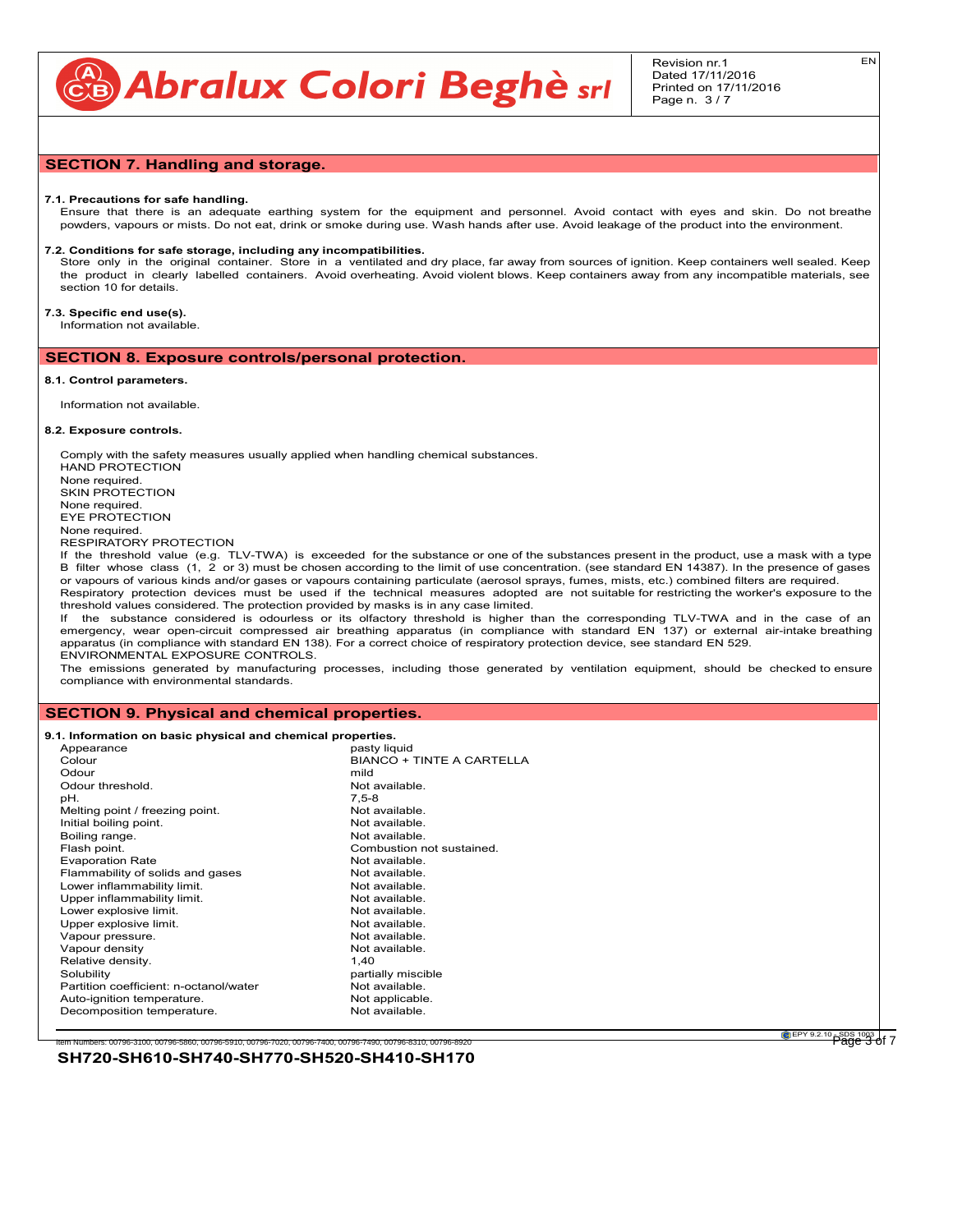| CB Abralux Colori Beghè srl<br>Printed on 17/11/2016<br>Page n. 4/7 |  |  |
|---------------------------------------------------------------------|--|--|
|---------------------------------------------------------------------|--|--|

EN

|                                                                                                                                               |                                                     |          | Pag |
|-----------------------------------------------------------------------------------------------------------------------------------------------|-----------------------------------------------------|----------|-----|
| <b>SECTION 9. Physical and chemical properties.</b>                                                                                           | $\ldots$ / >>                                       |          |     |
| Viscosity<br><b>Explosive properties</b><br>Oxidising properties<br>9.2. Other information.                                                   | 12200 CPS ± 10%<br>Not available.<br>Not available. |          |     |
| VOC (Directive 2004/42/EC):<br>VOC (volatile carbon) :                                                                                        | 0, 10<br>$\Omega$                                   | g/litre. |     |
| <b>SECTION 10. Stability and reactivity.</b>                                                                                                  |                                                     |          |     |
| 10.1. Reactivity.                                                                                                                             |                                                     |          |     |
| There are no particular risks of reaction with other substances in normal conditions of use.                                                  |                                                     |          |     |
| CALCIUM CARBONATE<br>Decomposes at temperatures above 800°C/1472°F.                                                                           |                                                     |          |     |
| 10.2. Chemical stability.                                                                                                                     |                                                     |          |     |
| The product is stable in normal conditions of use and storage.                                                                                |                                                     |          |     |
| 10.3. Possibility of hazardous reactions.                                                                                                     |                                                     |          |     |
| No hazardous reactions are foreseeable in normal conditions of use and storage.                                                               |                                                     |          |     |
| 10.4. Conditions to avoid.                                                                                                                    |                                                     |          |     |
| None in particular. However the usual precautions used for chemical products should be respected.                                             |                                                     |          |     |
| SODIUM HYDROXIDE<br>Avoid exposure to: air, moisture, sources of heat.                                                                        |                                                     |          |     |
| 10.5. Incompatible materials.                                                                                                                 |                                                     |          |     |
| SODIUM HYDROXIDE<br>والمزريدا والماج ومرووه الروحاني والمتحدث والمتاري المحارب والمتحدث والمتحدث والمزوجات والمستحدث والمائلة ويعمره والمراقب |                                                     |          |     |

Incompatible with: strong acids,ammonia,zinc,lead,aluminium,water,flammable liquids.

CALCIUM CARBONATE Incompatible with: acids.

#### **10.6. Hazardous decomposition products.**

CALCIUM CARBONATE

May develop: calcium oxides,carbon oxides.

**SECTION 11. Toxicological information.**

#### **11.1. Information on toxicological effects.**

ACUTE TOXICITY.

LC50 (Inhalation - vapours) of the mixture: Not classified (no significant component).<br>
LC50 (Inhalation - mists / powders) of the mixture: Not classified (no significant component). LC50 (Inhalation - mists / powders) of the mixture:<br>LD50 (Oral) of the mixture: LD50 (Oral) of the mixture:  $\Box$ LD50 (Oral) of the mixture: Not classified (no significant component).<br>
Not classified (no significant component).

Not classified (no significant component).

SKIN CORROSION / IRRITATION. Does not meet the classification criteria for this hazard class.

SERIOUS EYE DAMAGE / IRRITATION. Does not meet the classification criteria for this hazard class.

RESPIRATORY OR SKIN SENSITISATION. Does not meet the classification criteria for this hazard class.

**GERM CELL MUTAGENICITY.** Does not meet the classification criteria for this hazard class.

CARCINOGENICITY.

**SH720-SH610-SH740-SH770-SH520-SH410-SH170** Item Numbers: 00796-3100, 00796-5860, 00796-5910, 00796-7020, 00796-7400, 00796-7490, 00796-8310, 00796-8920 Page 4 of 7

EPY 9.2.10 SDS 1003 |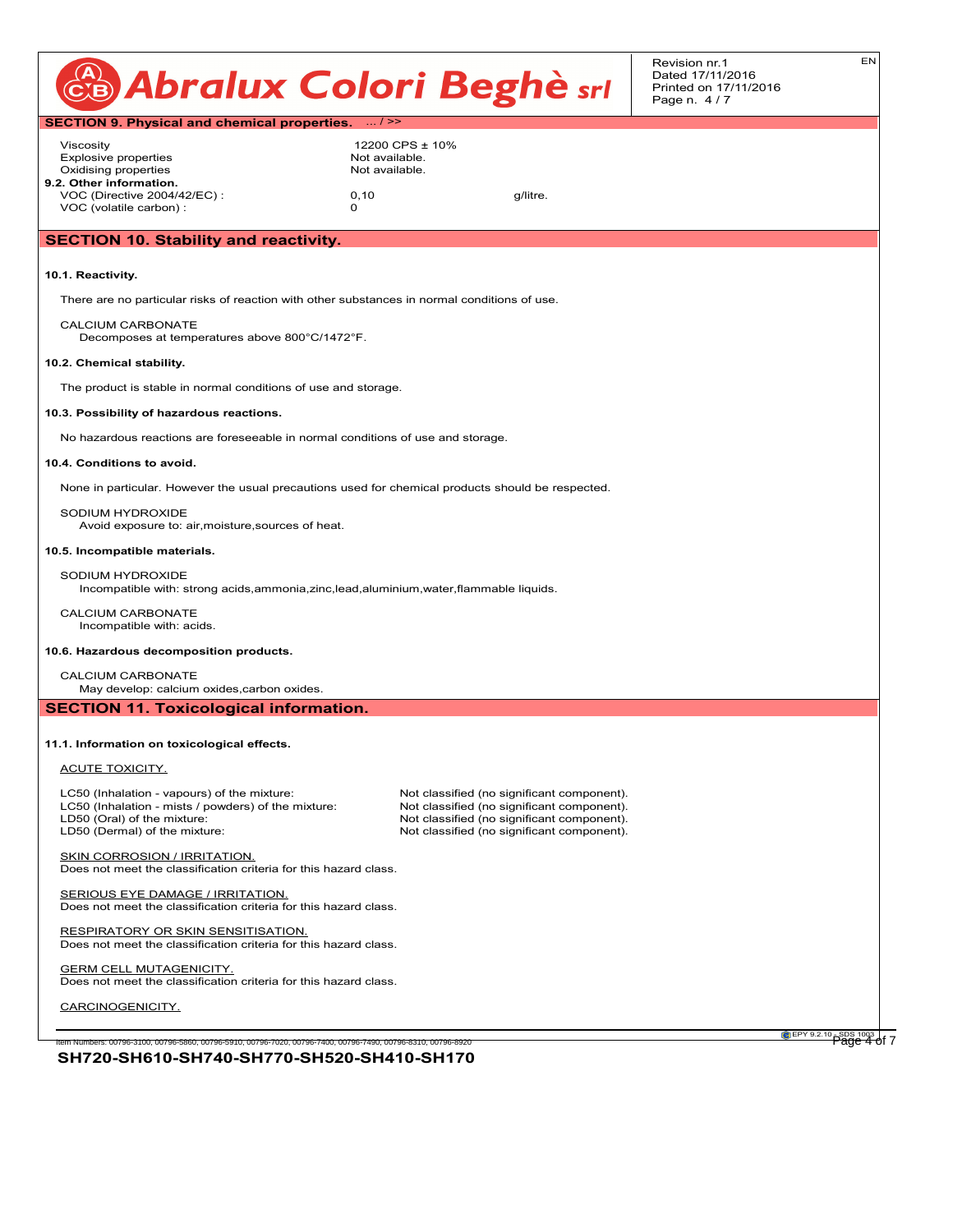# CB Abralux Colori Beghè sri

Revision nr.1 Dated 17/11/2016 Printed on 17/11/2016 Page n. 5 / 7

EN

**SECTION 11. Toxicological information.** ... / >>

Does not meet the classification criteria for this hazard class.

REPRODUCTIVE TOXICITY. Does not meet the classification criteria for this hazard class.

STOT - SINGLE EXPOSURE. Does not meet the classification criteria for this hazard class.

STOT - REPEATED EXPOSURE Does not meet the classification criteria for this hazard class.

ASPIRATION HAZARD. Does not meet the classification criteria for this hazard class.

#### **SECTION 12. Ecological information.**

Use this product according to good working practices. Avoid littering. Inform the competent authorities, should the product reach waterways or contaminate soil or vegetation.

**12.1. Toxicity.** Information not available.

- **12.2. Persistence and degradability.** Information not available.
- **12.3. Bioaccumulative potential.** Information not available.
- **12.4. Mobility in soil.** Information not available.

## **12.5. Results of PBT and vPvB assessment.**

On the basis of available data, the product does not contain any PBT or vPvB in percentage greater than 0,1%.

#### **12.6. Other adverse effects.**

Information not available.

#### **SECTION 13. Disposal considerations.**

#### **13.1. Waste treatment methods.**

Reuse, when possible. Neat product residues should be considered special non-hazardous waste.

Disposal must be performed through an authorised waste management firm, in compliance with national and local regulations. CONTAMINATED PACKAGING

Contaminated packaging must be recovered or disposed of in compliance with national waste management regulations.

#### **SECTION 14. Transport information.**

The product is not dangerous under current provisions of the Code of International Carriage of Dangerous Goods by Road (ADR) and by Rail (RID), of the International Maritime Dangerous Goods Code (IMDG), and of the International Air Transport Association (IATA) regulations.

#### **14.1. UN number.**

Not applicable.

#### **14.2. UN proper shipping name.**

Not applicable.

#### **14.3. Transport hazard class(es).**

Not applicable.

**SH720-SH610-SH740-SH770-SH520-SH410-SH170** Item Numbers: 00796-3100, 00796-5860, 00796-5910, 00796-7020, 00796-7400, 00796-7490, 00796-8310, 00796-8920 Page 5 of 7

**EPY 9.2.10** SDS 1003 of 7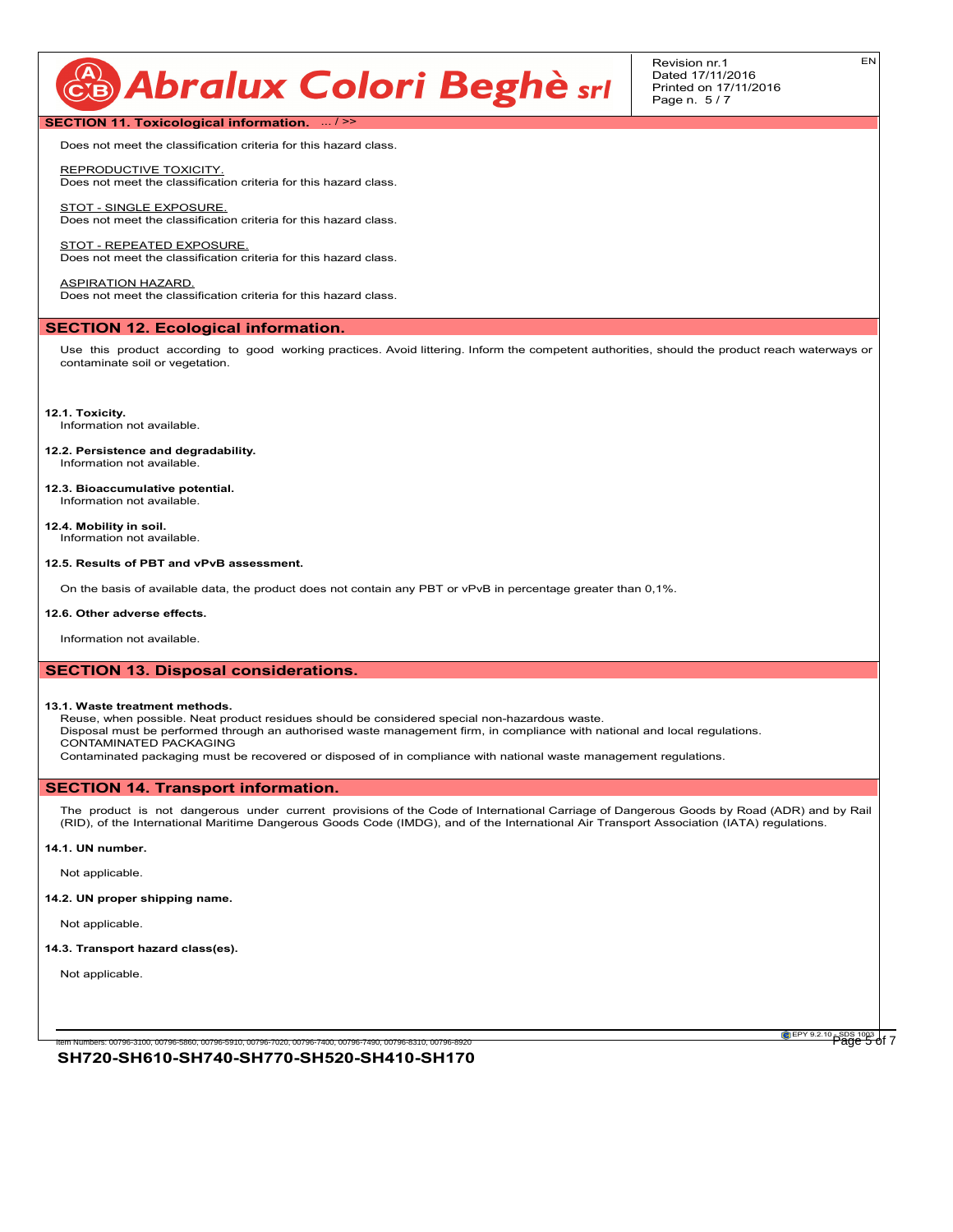

EN

# **SECTION 14. Transport information.** ... / >>

**14.4. Packing group.**

Not applicable.

**14.5. Environmental hazards.**

Not applicable.

**14.6. Special precautions for user.**

Not applicable.

**14.7. Transport in bulk according to Annex II of Marpol and the IBC Code.**

Information not relevant.

#### **SECTION 15. Regulatory information.**

#### **15.1. Safety, health and environmental regulations/legislation specific for the substance or mixture.**

Seveso Category - Directive 2012/18/EC: None.

Restrictions relating to the product or contained substances pursuant to Annex XVII to EC Regulation 1907/2006. None.

Substances in Candidate List (Art. 59 REACH).

On the basis of available data, the product does not contain any SVHC in percentage greater than 0,1%.

Substances subject to authorisarion (Annex XIV REACH). None.

Substances subject to exportation reporting pursuant to (EC) Reg. 649/2012:

Substances subject to the Rotterdam Convention:

Substances subject to the Stockholm Convention: None.

Healthcare controls. Information not available.

VOC (Directive 2004/42/EC) : Decorative effect coatings.

#### **15.2. Chemical safety assessment.**

No chemical safety assessment has been processed for the mixture and the substances it contains.

### **SECTION 16. Other information.**

LEGEND:

None.

None.

- ADR: European Agreement concerning the carriage of Dangerous goods by Road
- CAS NUMBER: Chemical Abstract Service Number
- CE50: Effective concentration (required to induce a 50% effect)
- CE NUMBER: Identifier in ESIS (European archive of existing substances)
- CLP: EC Regulation 1272/2008 - DNEL: Derived No Effect Level
- EmS: Emergency Schedule
- 
- GHS: Globally Harmonized System of classification and labeling of chemicals - IATA DGR: International Air Transport Association Dangerous Goods Regulation
- IC50: Immobilization Concentration 50%
- 
- IMDG: International Maritime Code for dangerous goods - IMO: International Maritime Organization
- INDEX NUMBER: Identifier in Annex VI of CLP
- 

**EPY 9.2.10** SDS 1003 of 7

#### **SH720-SH610-SH740-SH770-SH520-SH410-SH170** .<br>Item Numbers: 00796-3100, 00796-5860, 00796-5910, 00796-7020, 00796-7400, 00796-7490, 00796-8310, 00796-892